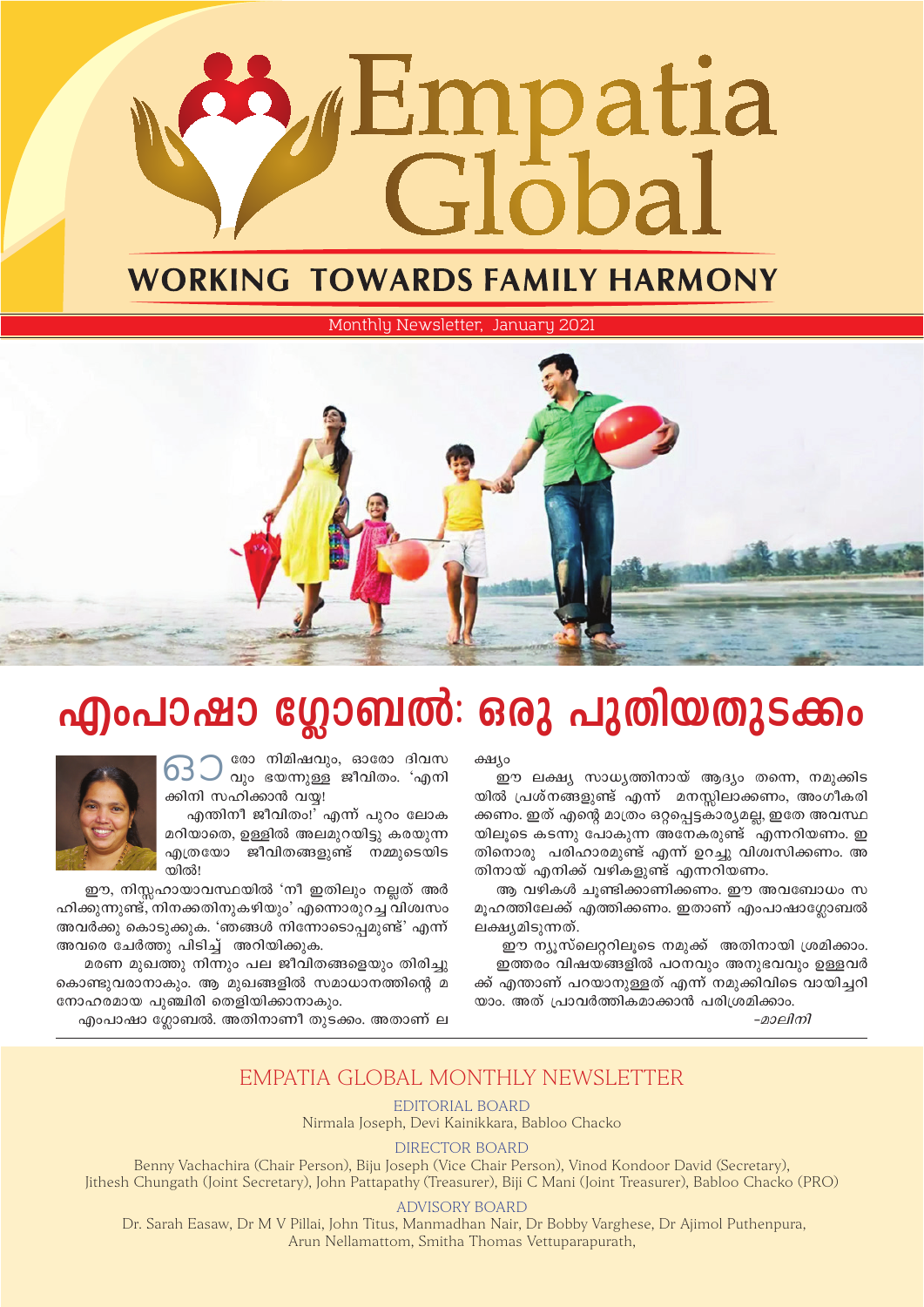

#### **CHAIRMAN'S MESSAGE**

ത്തോഷവും സമാധാനവും നി റഞ്ഞ ആരോഗ്യകരമായ കു ടുംബാന്തരീക്ഷം സംജാതമാക്കുക എന്ന മഹത്തായ ലക്ഷ്യത്തിനുവേണ്ടി ആഗോ ള അടിസ്ഥാനത്തിൽ രൂപംകൊണ്ട ലോക മലയാളികളുടെ സ്വന്തം സംഘടനയാണ് എംപാഷ ഗ്ലോബൽ. എംപാഷ എന്നാൽ



എംപതി എന്നാണ് അർത്ഥം കുടുംബ ജീവിതത്തിൽ അഭിപ്രായ വ്യത്യാസങ്ങളും സൗന്ദര്യപ്പിണക്കങ്ങളും സ്വാഭാവികമാണ്. ഭാര്യയും ഭർത്താവും തമ്മിൽ പലതരത്തിലുള്ള യോജിപ്പില്ലാ യ്മ ഉടലെടുക്കാറുണ്ട്. സാമ്പത്തിക ബുദ്ധിമുട്ടുകൾ, ഈഗോപ്ര ശ്നങ്ങൾ മാനസികമായ സന്തുലനം ഇല്ലായ്മ, മയക്കുമരുന്ന് ഉപയോഗം, മദ്യപാന ആസക്തി തുടങ്ങിയവ ആരോഗ്യകരമായ കുടുംബബന്ധത്തിന് വിഘാതമായി രൂപപ്പെടാറുണ്ട്. മലയാളി സമൂഹത്തിന് ഇത്തരം വിഷയങ്ങൾ മൂലം സംഭവിക്കുന്ന ശാരീ രിക പീഢനങ്ങളും അതുവഴി ഉണ്ടാകുന്ന കൊലപാതകങ്ങളും ഉണ്ടാകുന്നതിനുമുമ്പ് തന്നെ ഉചിതമായ ഫലപ്രദമായ നിർ ദ്ദേശങ്ങളും ഉപദേശങ്ങളും കൃത്യമായ ബോധവൽക്കരണവും നൽകികൊണ്ട് നല്ല ഒരു സമൂഹത്തെ കെട്ടിപ്പെടുത്തുക എന്നത ാണ് എംപാഷ ഗ്ലോബലിന്റെ ദൗത്യം.

2020 ഡിസംബർ 19 ന് കേരളത്തിന്റെ ആരോഗ്യമന്ത്രി കെ കെ ഷൈലജ ടീച്ചർ സംഘടനയുടെ ഉദ്ഘാടനം നിർവ്വഹിച്ചു. മലയാളി സമൂഹത്തിന്റെ ഉറപ്പുള്ള ചട്ടക്കൂട്ടിൽ ആത്മസംയമനം പാലിച്ച് കുടുംബത്തിൽ സ്നേഹത്തിന്റെയും പരിലാളനയുടേ യും സമാധാന അന്തരീക്ഷം സൃഷ്ടിക്കുന്നതിനായി രൂപം കൊണ്ട എംപാഷഗ്ലോബൽ വ്യക്തിബന്ധങ്ങളുടെ ശാ ക്തീകരണത്തിന് മഹനീയ മാതൃകയാണെന്ന് മന്ത്രി കെ കെ ഷൈലജ ടീച്ചർ ആശംസിച്ചു. ചടങ്ങിൽ സംഘടനയുടെ ബ്രാ ന്റ് അംബാസിഡർ പ്രൊഫ. ഗോപിനാഥ് മുതുകാട്, Fort Bend County Judge - Julie Mathew, Advisory Board അംഗങ്ങളായ ശ്രീ. ജോൺ ടൈറ്റസ്, ശ്രീ. എം വി പിള്ള, ശ്രീ. മന്മദൻ നാ എന്നിവർ ആശംസകൾ അർപ്പിച്ചു. അതുപോലെ യർ കേരളത്തിലെ സാമൂഹിക പ്രവർത്തക തനുജ ഭട്ടതിരി, ഡോ. ദിവ്യ വള്ളിപ്പടവിൽ, ഡോ. ഏയ്ഞ്ചല കോരത് തുടങ്ങിയവർ ഗാർഹിക പീഢനത്തിന്റെ ഭീകരതയെക്കുറിച്ചും അതിന്റെ നി ർമ്മാർജനത്തിനായി രൂപം കൊണ്ട എംപാഷ ഗ്ലോബലിന്റെ വീക്ഷണത്തെക്കുറിച്ചും അത് ജനങ്ങളിലേക്ക് എത്തിക്കേണ്ട അടിയന്തര ആവശ്യകതയെക്കുറിച്ചും സംസാരിച്ചു.

7 പേരടങ്ങുന്ന ഡയറക്ടർ ബോർഡും, 8 പേരടങ്ങുന്ന അഡ്വൈസറി ബോർഡും, 51 പേരുടെ പ്രൊഫഷണൽ കമ്മിറ്റി യും 200 ൽ പരം ആളുകളുടെ ഗ്ലോബൽ കമ്മിറ്റിയും ആണ് ഈ സംഘടനയുടെ ചുക്കാൻ പിടിക്കുന്നത്. ഡോ. സാറ ഈശോ, ഡോ. ബോബി വർഗീസ്, സ്മിത വെട്ടുപാറപ്പുറത്ത്, ഡോ. അജിമോൾ പുത്തൻപുര ഇവരുടെ നേതൃത്വത്തിലുള്ള പ്രൊഫഷണൽ കമ്മിറ്റി വളരെ സജീവമായി പ്രവർത്തിക്കുന്നു. ജന നന്മയെ കരുതി നല്ല ഒരു കുടുംബാന്തരീക്ഷം സൃ ഷ്ടിക്കുന്നതിനും, ആഗോളതലത്തിൽ മലയാളികൾ ഒന്നിച്ചു ചേർന്ന് നല്ല ഒരു കുടുംബാന്തരീക്ഷത്തിന് തിരികൊളുത്താം. പ്രവർത്തനങ്ങൾ ജനങ്ങളിൽ എത്തിക്കുവാൻ സഹകരിക്കു ക, പ്രോത്സാഹിപ്പിക്കുക.

### എംപാഷാ ഗ്ലോബൽ ഉദ്ഘാടന സമ്മേളനത്തിൽ നിന്ന്



**GOPINATH MUTHUKAD** 



THANOOIA S BHATTATHIRI

K. K. SHAILAIA

ന്ന് ഉത്ഘാടനം ചെയ്തു സംസാരിക്കേ ശൈലജ ടീച്ചർ സു ചിപ്പിച്ചു.

.<br>കുടുംബബന്ധങ്ങളിൽ വിട്ടുവീഴ്ചയുടെ ആവശ്യം, ര ക്ഷിതാക്കളുടെ ഉത്തരവാദിത്വം, കൂട്ടികൾക്കായി സമയം മാ റ്റിവച്ച്, അവരെകേൾക്കേണ്ടുന്നതിന്റെ അത്യാവശ്യം, ജീവി തത്തിന്റെ, തൊഴിലിന്റെ, വരുമാന വിനിയോഗത്തിന്റെ ഒക്കെ തലങ്ങളെക്കുറിച്ച് ഒരമ്മയുടെ കരുതലോടെ, ഒരദ്ധ്യാപിക യുടെ ഉൾക്കാഴ്ച്ചയോടെ, ഒരു ഭരണാധികാരിയുടെ ദീർഘ വീക്ഷണത്തോടെ സംസാരിച്ചു. അനുഭവങ്ങൾ പങ്കുവച്ചു. ജീവിതത്തിൽ അവസര സമത്വം ഉണ്ടായിരിക്കണമെന്നും അത് കൂടുംബത്തിൽ നിന്നായിരിക്കണം തുടങ്ങേണ്ടുന്നതെ ന്നും ടീച്ചർ പറഞ്ഞു.

ഈ പദ്ധതി ഗൗരവത്തോടെ മുന്നോട്ടു കൊണ്ടു പോ യാൽ ഇത് ലോകത്തിനുതന്നെ മാതൃകയാകും. എംപാഷാ ഗ്ലോബൽ എന്ന പദ്ധതിക്ക് പ്രിയപ്പെട്ട മന്ത്രി ശൈലജ ടീച്ചർ തന്റെ ആശംസകളും പിന്തുണയും അറിയിച്ചു.

കുടുംബ പ്രശ്നങ്ങൾ ഒളിച്ചു വയ്ക്കുന്ന സ്വഭാവമുള്ള

പാഷാഗ്ലോബൽ എന്ന കൂടുംബ ശാക്തീകരണ O സംഘടനയുടെ ഔദ്യോഗികമായ ഉത്ഘാടനം 2020 ഡിസംബർ 19 ശനിയാഴ്ച്ച, മലയാളികൾക്ക് ഏറ്റവും പ്രിയങ്കരനായ പ്രൊഫസർ ഗോപിനാഥ് മുതുകാടിന്റെ അധ്യ ക്ഷതയിൽ, കേരളത്തിന്റെ ആദരണീയയായ ആരോഗ്യവകു പ്പ് മന്ത്രി കെ കെ ശൈലജടീച്ചർ നിർവഹിച്ചു.

കല്യാണി പതിയേരിയുടെ പ്രാർത്ഥന ഗാനത്തോടെ ആരം ഭിച്ചയോഗത്തിൽ എംപാഷാ ഗ്ലോബലിന്റെ പ്രസിഡണ്ട് ശ്രീ ബെന്നി വാച്ചാച്ചിറ ഏവരെയും സ്വാഗതം ചെയ്തു.

പവിത്രമാകേണ്ടുന്ന കൂടുംബബന്ധങ്ങളിലെ സ്നേഹവും ഊഷ്മളതയും നഷ്ടമാകുന്ന സങ്കടകരമായ അവസ്ഥ മാറ്റി, അതിനുകാരണമാകുന്ന പ്രശ്നങ്ങൾ പരിഹരിക്കാൻ പുതിയ വഴിത്താരകൾതുറന്ന് വീടുകളിൽ ആഹ്ളാദ മുഖങ്ങൾ സൃഷ് ടിക്കാൻ എംപാഷാ ഗ്ലോബലിന് കഴിയട്ടെ എന്ന് പ്രൊഫസർ ഗോപിനാഥ് മുതുകാട് ആശംസിച്ചു.

വളരെ പ്രസക്തമായതും അധികമാരും ശ്രദ്ധിക്കാത്തതുമാ യ ഒരു വിഷയമാണ് ഇവിടെ തിരഞ്ഞെടുത്തിരിക്കുന്നത് എ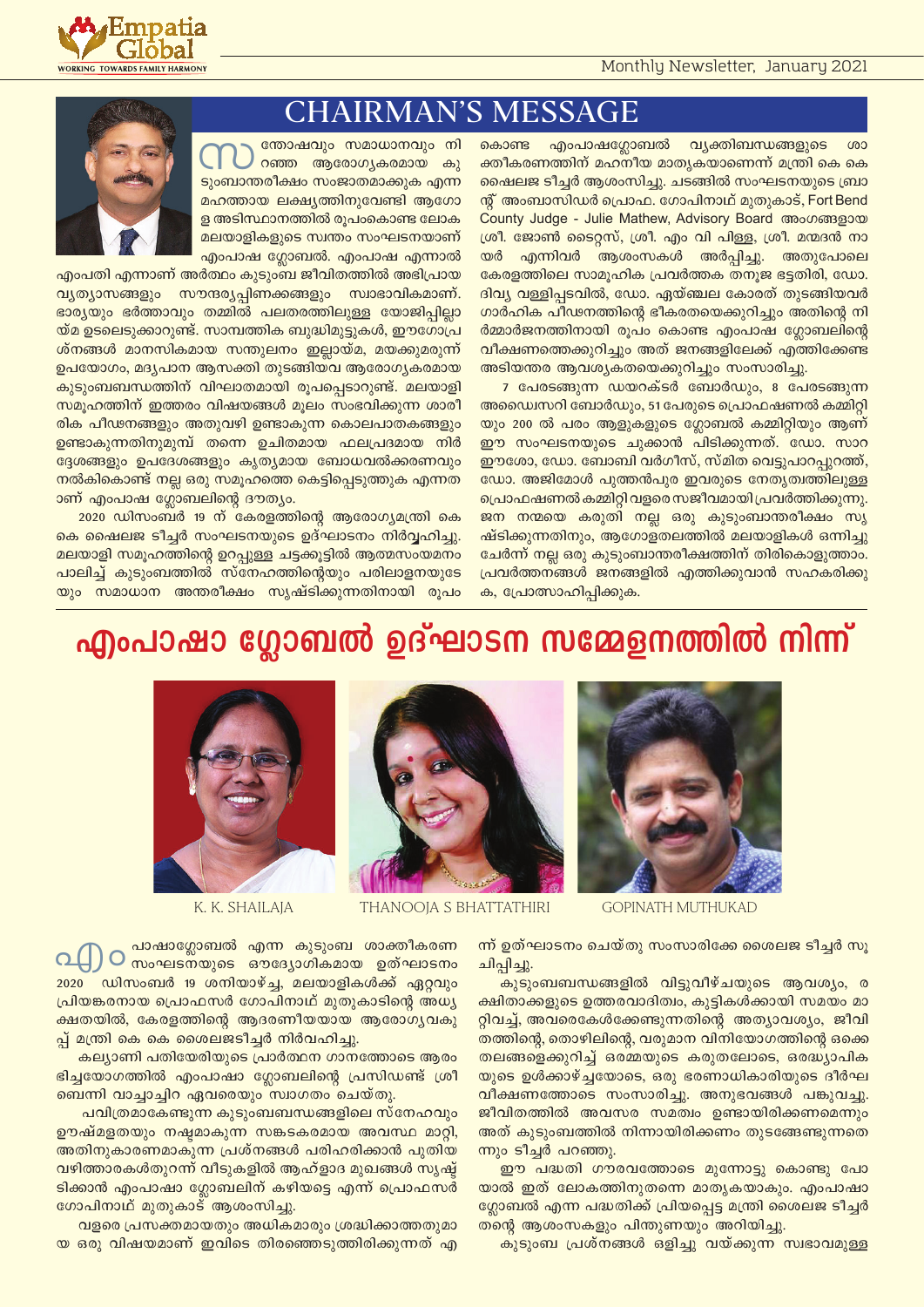<u>. നമ്മുടെസമൂഹത്തിൽ, ലക്ഷക്കണക്കിന് കുട്ടികൾ ഗാർഹി</u> ക പീഡനത്തിന്റെ ഇരയായി മാറിക്കൊണ്ടിരിക്കുന്ന ഈ കാ ലഘട്ടത്തിൽ എംപാഷാ ഗ്ലോബലിന്റെ പ്രസക്തി വളരെ വ ലൂതാണെന്ന് ജഡ്ജ് ജൂലിമാത്യൂ അഭിപ്രായപ്പെട്ടു.

 $\cos\theta$ ക്കെട $\cos\theta$  മന്മഥൻ നായർ എന്നിവർ എംപാഷാ  $\alpha$ ഗ്രാബലിന്റെ ലക്ഷ്യത്തെ ക്കുറിച്ച്, സാധ്യതകളെ ക്കുറിച്ച്  $m$ ംസാരിച്ച് ആശംസകൾ നേർന്നു.

നാർഹിക പീഡനത്തെ എങ്ങിനെ അഭിമുഖീകരിക്കാം,  $\sim$ എപ്രകാരം പരിഹരിക്കാം എന്നൊക്കെ ചർച്ച ചെയേണ്ടത് കാലഘട്ടത്തിന്റെആവശ്യമാണ്. ഇതൊരു പ്രശ്നാധിഷ്ഠിത സംഘടനയാണെന്നും, ലോകമെമ്പാടും വ്യാപിച്ചു കിടക്കു m ഇതിന്റ അംഗങ്ങൾ, ഒരിക്കലും സൂര്യനസ്തമിക്കാത്ത ദീ  $\overline{\phantom{a}}$ നാനുകമ്പയുടെ സാമ്രാജ്യമാണ് ഇതിലൂടെ സാധ്യമാകുന്ന ത് എന്നും Dr. എം വി പിള്ള പറയുകയുണ്ടായി.

Dr. സാറ ഈശോ എംപാഷാ ഗ്ലോബലിന്റെ ലക്ഷ്യം ത ഒൻ്റ വാക്കുകളിലൂടെ വ്യക്തമാക്കി. വിവിധ മേഖലകളിൽ ്രഹാവിണ്യമുള്ളവരുടെ സാന്നിദ്ധ്യത്തിൽ ബോധവൽക്കരണം നടത്തുകയും ആവശ്യമായ അറിവ് സമുഹത്തിലേക്ക് പക രുകയുമാണ് ലക്ഷ്യം. എംപാഷാ ഗ്ലോബൽ ആർക്കും നേ <u>രിട്ട് ചികിത്സയോ, കൗൺസിലിങ്ങോനടത്തില്ല. എന്നാൽ അ</u> <u>തിനുള്ള റിസോഴ്സ്സ് ആവശ്യമായവർക്ക് ലഭ്യമാക്കുക, പ്രശ്</u> നം അനുഭവിക്കുന്നവരെ തിരിച്ചറിയുക, സഹായംഎത്തിക്കു ക എന്നതാണ് സാധ്യമാക്കുന്നത്. ഗാർഹിക പീഡനം മറച്ചു  $\sigma$ വയ്ക്കേണ്ടുന്ന ഒരു രഹസ്യമല്ല, മറിച്ച്, പുറത്തു കൊണ്ടു വ ന്ന് ചികിൽസിക്കേണ്ടുന്ന ഒരു രോഗമാണ് എന്ന അറിവ് സ മൂഹത്തിലുണ്ടാക്കണം. Dr. സാറാ ഈശോ പറഞ്ഞു.

ഗാർഹിക പീഡനത്തിൽ ഇരയാകുന്നവരുടെ 'ശബ്ബം ഇല്ലാ <mark>താക്കുക 'എന്നൊരു അവസ്ഥയാണ് കുടുംബത്തിലെ അധി</mark> കാര മേലാളന്മാർ സൃഷ്ടിച്ചെടുക്കുന്നത് എന്ന് തനൂജ ഭട്ടതിരി സുചിപ്പിച്ചു. കുടുംബത്തിന്റെ അഭിമാനത്തിനും കെട്ടുറപ്പിനും  $\alpha$ വണ്ടി, മരണമൊഴിയിൽപ്പോലും തന്റെ പീഡനത്തെ സ്ത്രീ കൾ മറച്ചു വെക്കുന്ന അവസരങ്ങൾ ഉണ്ടായിട്ടുണ്ട്.

മാനസിക, ശാരീരിക പീഡനങ്ങളാൽ അരുതുകളുടെ  $\sim$ തടുവിൽജീവിക്കാൻ നിർബന്ധിതരാകുന്ന, പെട്ടു പോകുന്ന സ്ത്രീകൾക്ക് ഇത്തരം സംഘടനകൾ വലിയൊരു ഊർജ സ്രോതസായിരിക്കും എന്നും തനുജ ഭട്ടതിരി അഭിപ്രായ പ്പെട്ടു.

 $D$ r. ബോബി വർഗ്ഗീസ്, Dr. അജിമോൾ ലൂക്കോസ്, സ്മി താ വെട്ടുപാറപ്പുറത്ത് എന്നിവർ പ്രബന്ധാവതാരകരെ പരി ചയപ്പെടുത്തി.

 $Dr.$  ആഞ്ചെല കോരുതന്റെ ഹ്രസ്വമായ വാക്കുകളിൽ വ ളരെ ലളിതമായി എന്നാൽ ശക്തമായി പറഞ്ഞത്, ഗാർഹി കപീഡനങ്ങളെക്കുറിച്ചുള്ള നമ്മുടെ സ്റ്റിഗ്മ അവസാനിപ്പിച്ച് യൈര്യമായി സഹായം തേടുക എന്നാണ്. ഹൃദ്രോഗമുള്ളഒ രാൾ കാർഡിയോളജിസ്റ്റിനെ കാണുന്നതു പോലെ, ഹാർട്ട് അറ്റാക്ക് വരുമ്പോൾ രക്ഷയ്കായി 911 വിളിക്കുന്നതുപോലെ ഗാർഹികപീഡനത്തിൽ നിശബ്ബത വെടിഞ്ഞ് സഹായംതേ ടുക. അങ്ങനെ ജീവനും ജീവിതവും രക്ഷപ്പെടുത്തുക.

Dr. ദിവ്യ വള്ളിപ്പടവിൽ വളരെ വ്യക്തമായി, വിശദമായി <u>ഡൊമസ്റ്റിക് വയലൻസിലെ അവസ്ഥകളെക്കുറിച്ച്, ലക്ഷണ</u> ഞെക്കുറിച്ച്, പരിഹാരത്തെക്കുറിച്ച് സംസാരിച്ചു. (ലേഖനം വായിക്കുക)

ബബ്ലു ചാക്കോ എം സി ആയി, വളരെ കൃതൃമായി ചി ട്ടയായി ചടങ്ങുകൾ നയിച്ചു.

വിനോദ് കൊണ്ടൂർ ഏവർക്കും നന്ദി പറഞ്ഞു ഈ മീ റ്റിംഗ് ഉപസംഹരിച്ചു.

# Domestic Violence



If a stranger was to attack, what would your reaction be?<br>You would fight back, call the police, or possibly run f a stranger was to attack, what would your reaction be? away. However, if a family member or a spouse would do the same thing, what would your reaction be? Possible thoughts that one will ponder are the following:

- Will he/she go to jail?
- What will happen to the children?
- What will family members think?

This is exactly a person with domestic violence lives every day. According to United Nations Office on Drugs and Crime, a total of 87,000 women were intentionally killed in 2017. More than half of them (58%), 50,000 were

killed by intimate partners or family members, meaning that 137 women across the world are killed by a member of their own family every day. More than a third (30,000) of the women intentionally killed in 2017 were killed by their current or former intimate partner, someone they would normally expect to trust.

What is domestic violence? Domestic violence is violent or aggressive behavior within the home, typically involving the violent abuse of a spouse or partner. There are three types of domestic violence, physical, emotional, and sexual. Physical violence is when a person hurts or tries to hurt a partner by hitting, kicking, or using any type of physical force. Emotional violence is a way to control another person by using emotions to criticize, embarrass, shame, blame, or manipulate. Sexual violence is a sexual act or attempt to obtain a sexual act by violence or coercion.

How does one identify domestic violence? Domestic violence is identified by manipulation, control, and abusive behavior. Abuse, in simple words, is anyone who controls you, takes your self-respect, silence you, takes your power, or your voice. There are three phases of abuse which are Tension Building Phase, Outbreak of Violence, and Honeymoon Phase.

Tension Building Phase is a willful hurt by an intimate relationship partner to another. It is an epidemic